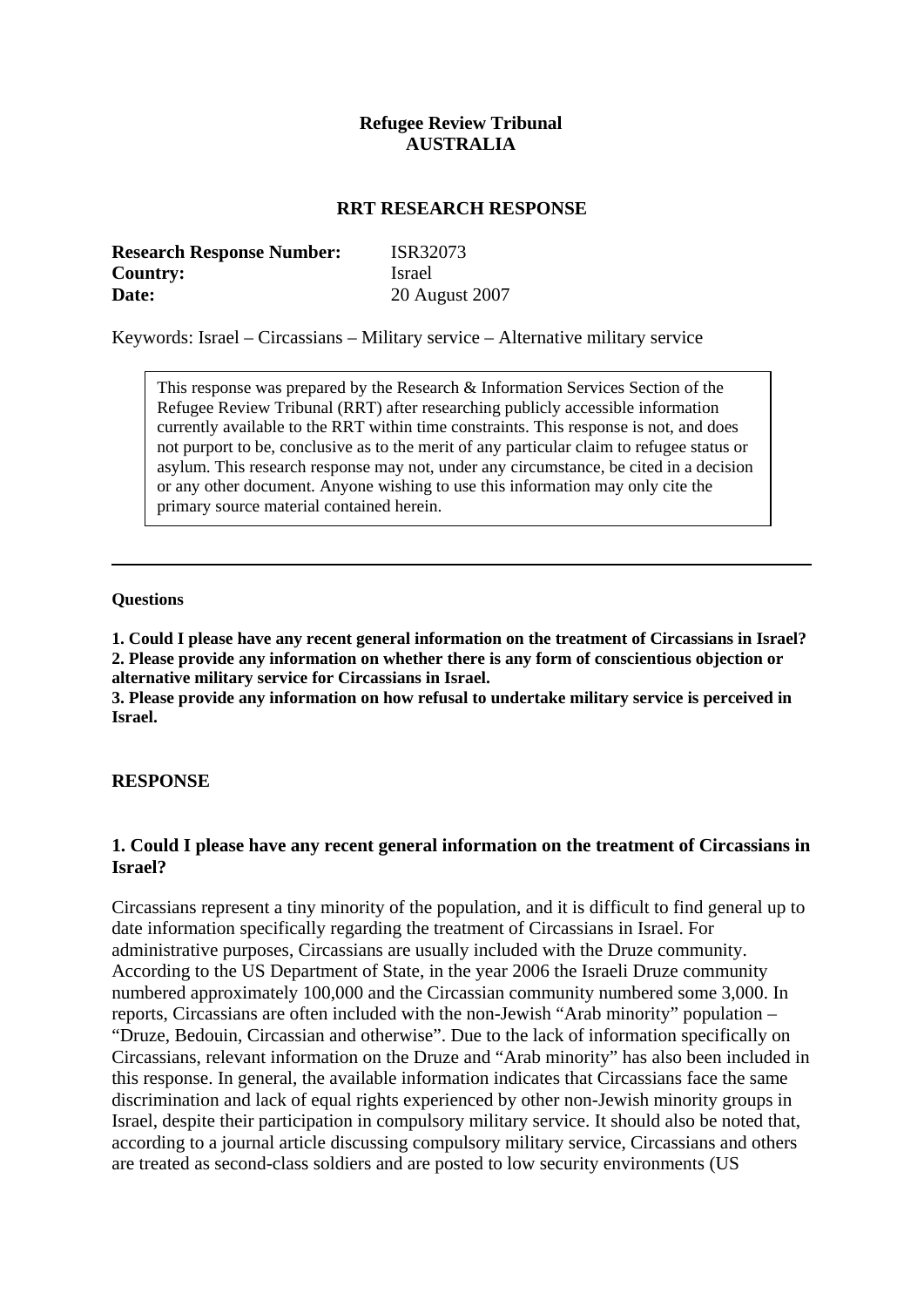Department of State 2007, *Country Reports on Human Rights Practices for 2006 – Israel & The Occupied Territories*, March, Section 5 – Attachment 1; for information on compulsory military service, see: Mirsaeedi, S. 2007, 'Nationalism, Loyalty and the Exit Strategy in Israel and Iran: Compulsory Military Service in the 21<sup>st</sup> Century', *Policy Challenges*, Vol. 1, Issue 2, April

[http://www.lse.ac.uk/collections/MPA/PDFs/Policy%20Challenge%20Volume%201%20Issu](http://www.lse.ac.uk/collections/MPA/PDFs/Policy%20Challenge%20Volume%201%20Issue%202_Final.pdf)  $e\sqrt{202}$  Final.pdf – Accessed 6 August 2007 – Attachment 2; for information on discrimination of non-Jewish citizens, see: Algazy, J. 2005, 'Israel's Palestinian citizens', *Le Monde Diplomatique*, October – Attachment 3).

# **Relevant background information**

Circassians are Sunni Muslims, originally from the region of the Caucasus. A large diaspora lives in the Middle East, having settled there under the Ottoman empire in the 1800s. When Israel was established the local Circassians (in British Mandate Palestine) sided with the Jewish state which, as one Israeli Circassian interviewee notes, "didn't go down too well with the general Muslim population in the country." Another notes the belief that "the decision to link the destiny of the Circassian community to that of Israel, and their participation in the educational system and the army" has led to discord within the current community. It has also created divisions between the Circassian authorities and the youth of the community. Since the initial decision was made to link the "destiny" of the Circassian community to Israel, Circassian authorities have placed great emphasis on the community's relationship with the state and the importance of compulsory military service. However, a number of sources refer to the fact that Circassians, along with other minority groups, continue to lack equal rights in Israel. In the case of the Druze and Circassian communities, this discrimination combined with mandatory conscription has led to growing frustration being voiced, including by those who have served their time in the army. Along with isolation resulting from the importance placed on preserving their distinct cultural and ethnic identity, Circassians are also isolated from the larger Muslim community because of their positive stance towards the Jewish state, and yet as a Muslim minority they are also isolated from Jewish society (Aisenberg, L. 2005, 'A quiet minority', *Jerusalem Post*, 24 June – Attachment 4; Ashkenazi, E. 2004, 'Some Circassians have had enough discrimination and returned to their homeland in the Caucasus', *Haaretz*, 8 February. Circassian World website

[http://www.circassianworld.com/Haaretz\\_eng.html](http://www.circassianworld.com/Haaretz_eng.html) – Accessed 7 August 2007 – Attachment 5; Bram, C. 2003, 'Muslim revivalism and the emergence of civic society. A case study of an Israeli-Circassian community', *Central Asian Survey*, Vol. 22, No. 1, March [http://www.circassianworld.com/CCAS\\_ChenBRAM.pdf](http://www.circassianworld.com/CCAS_ChenBRAM.pdf) – Accessed 6 August 2007 – Attachment 6).

# **Ties to Jewish State**

A 2007 article in the Israeli newspaper *Haaretz* quotes Nabiah Nasser Adin, a spokesman of the heads of the Druze and Circassian community, who reaffirms the groups' ties to the state of Israel, describing it as a "blood pact". However, Adin notes that the Druze and Circassian population do not have "full equality":

The chairman of the forum of the Druze and Circassian authority heads, Nabiah Nasser A-Din, on Thursday criticized the "multi-cultural" Israeli constitution proposed by the Israeli Arab organization Adalah, saying that he finds it unacceptable.

"The state of Israel is Jewish state as well as a democratic state that espouses equality and elections. We invalidate and reject everything that the Adalah organization is requesting," he said.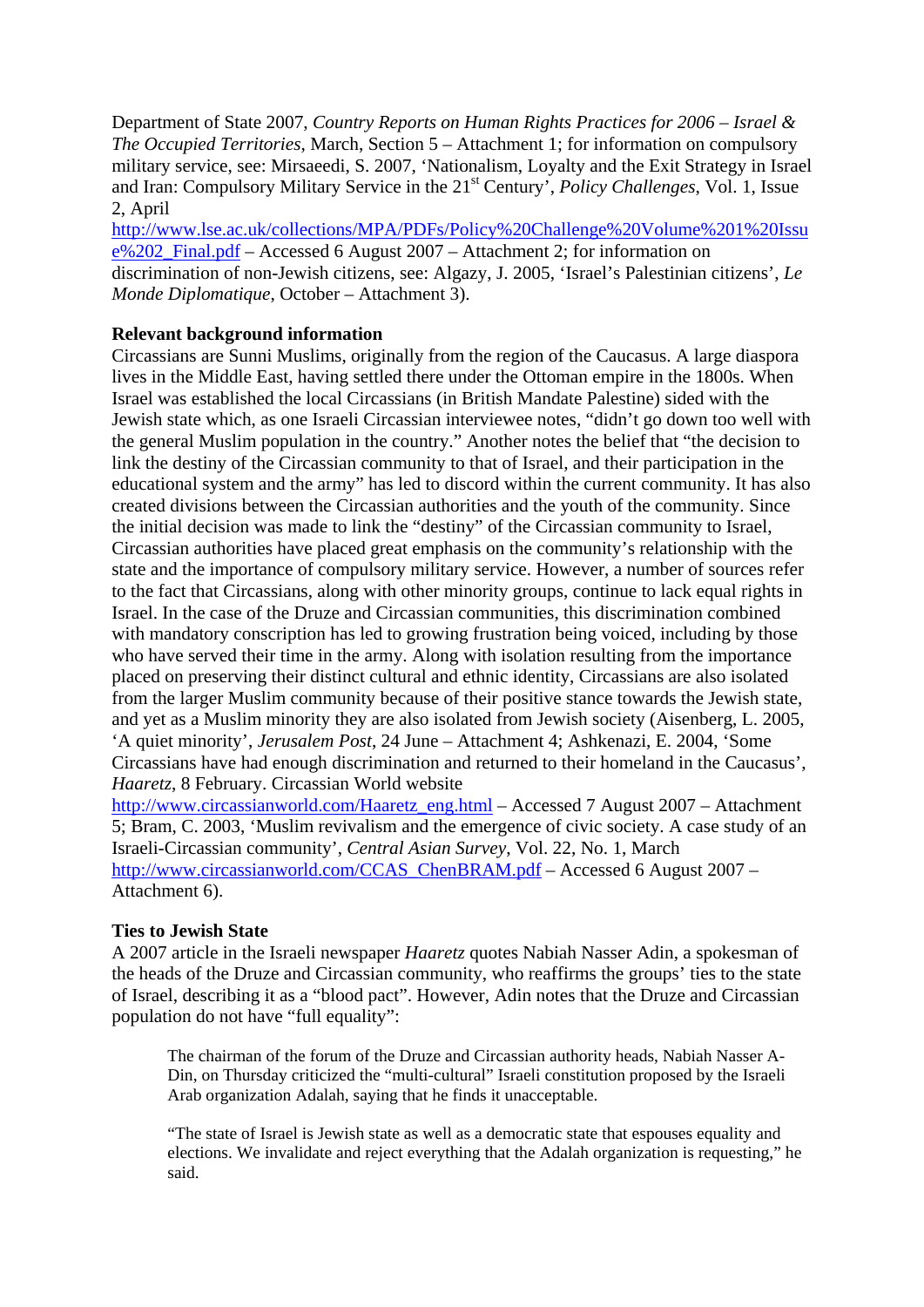Adalah recently wrote a proposed constitution classifying the State of Israel as a "bilingual and multicultural" country rather than a Jewish state.

…According to Adin, head of the Kasra Adia municipality, the fate of Druze and Circassians in Israel is intertwined with that of the state. "This is a blood pact, and a pact of the living. We are unwilling to support a substantial alteration to the nature of this state, to which we tied our destinies prior to its establishment," he said.

"All the members of the forum stand behind me on this issue, but want to see full equality with the Jewish population of the state," he added. "I hope that the state of Israel will treat us differently, better than it does today" (Stern, Y. 2007, 'Druze, Circassian forum: Israel should remain a Jewish state', *Haaretz*, 2 March <http://www.haaretz.com/hasen/spages/832304.html> – Accessed 6 August 2007 – Attachment 7).

An article in *The Jerusalem Post* provides good background and general information on the Circassian community in Israel. A large section of this article follows:

The Circassians are Sunni Muslims but share neither the Arabic origin nor the cultural background of the larger Islamic community. Although maintaining a distinct ethnic identity, they participate in Israel's economic and national affairs without assimilating into Jewish or Muslim society.

"The Israeli Circassian population is somewhere around the 3,000 mark. As non-Arab Muslims, this means that we constitute a tiny minority within the Muslim population of the country," explains the retired schoolteacher and headmaster.

Apart from Kfar Kama, with more than 2,000 residents, some 900 Circassians live in Rihania close to the Lebanese border where, unlike Kfar Kama, they share their village with other minority groups.

Revered for their bravery in battle, Circassians were enticed to Palestine in the l870s by the Ottomans. The Shapsig Circassians settled in Kfar Kama, and the Abedzahs in Rihania.

Since Circassian men serve in the Israeli army, they sometimes find themselves between a rock and a hard place.

"There aren't too many imams in this country who are also lieutenant colonels in the IDF reserves," Gerchad notes with a chuckle.

"Circassians serve in the border and regular police as well as the army, and some of our people live in Jewish cities because that is where they found employment in their professions," he says.

"The Circassian people are dispersed between many lands. In the Middle East, there are also communities in Jordan and Syria. In the late l950s those in Israel decided to make a stance with the Jews – which didn't go down too well with the general Muslim population in the country."

He admits to being disappointed that young Circassians have to leave home in search of work; but he shrugs his shoulders, lifts his hands skyward, and sighs, "What can one do?"

The largest community in the region is in Syria, with around 70,000. Another 55,000 live in Jordan. As in Israel**,** Circassian men in Syria and Jordan serve in the army of their country.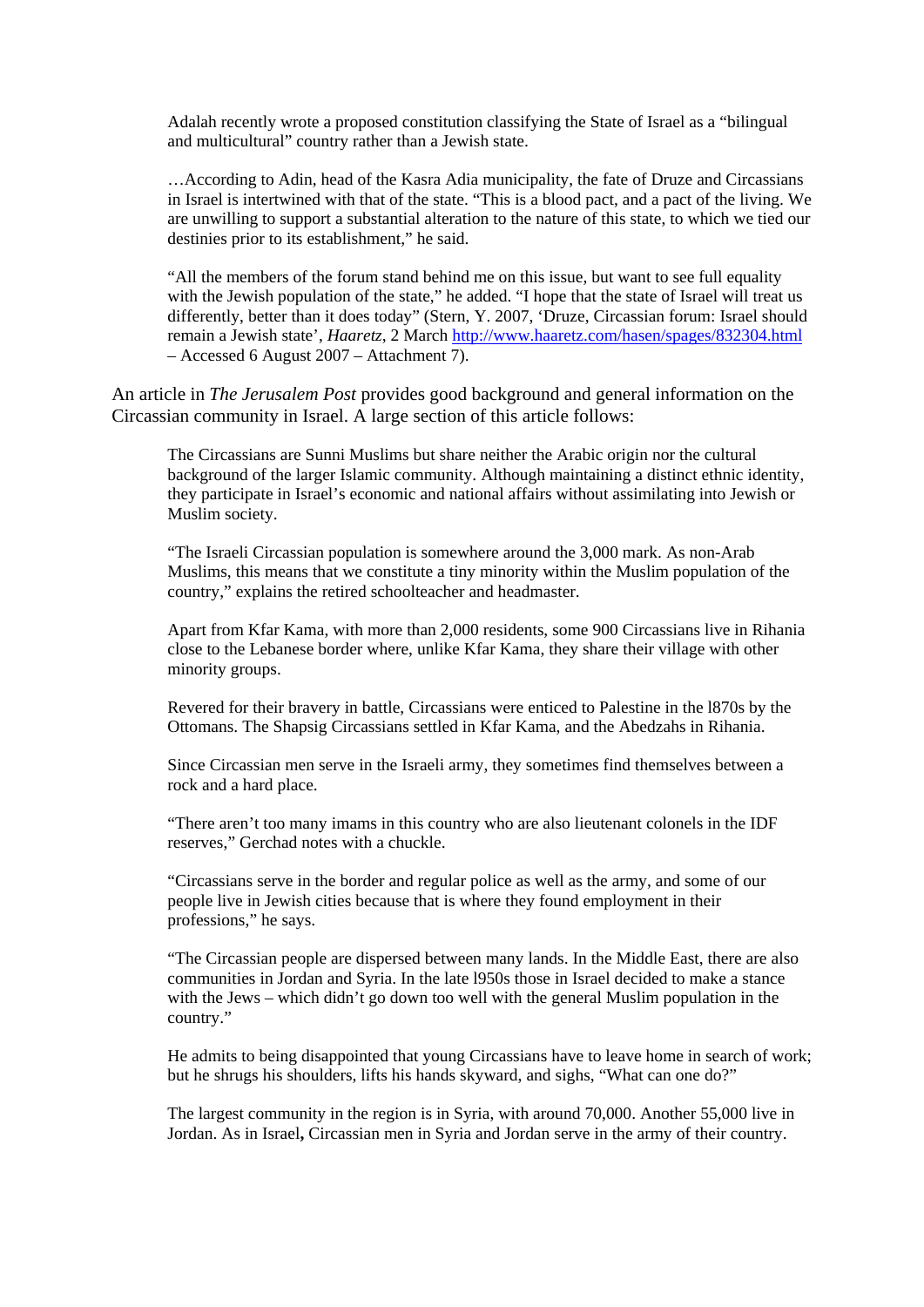Small Circassian communities have developed in far-flung corners of the globe, such as Australia and the Americas. Agile representatives of these dispersed communities meet every August in Rihania for the all-important Circassian Festival, a physical attempt to keep their traditions and culture alive.

The Circassians children attend village junior schools and learn the language of their people. Kfar Kama's offspring continue their education at the Kadoori Jewish high school near the village, while their peers in Rihania have the choice of local Arab or Jewish schools.

The residents of Kfar Kama have distinct European features and coloring. The older women, who sit in small groups under fruit trees in their gardens, dress in traditional garb, while young ladies stroll the immaculately kept village streets in jeans with designer holes and skimpy tops.

…Gerchad recounts that 75 percent of the community pray five times a day, while nearly everybody keeps Ramadan and makes the haj pilgrimage to Mecca (Aisenberg, L. 2005, 'A quiet minority', *Jerusalem Post*, 24 June – Attachment 4).

Although dated, a 1991 article states that "Israel treats its Circassians very well", although the only examples given of this is that Israeli Circassians are permitted to "publish and broadcast in their language" and serve Israel "as an elite border guard":

Israel treats its Circassians very well, permitting them to publish and broadcast in their language. These Circassians have also served Israel as an elite border guard. Nevertheless, this history did not deter the Israelis from seizing the Golan Heights from Syria in the '67 Arab-Israeli war, even though this area was almost exclusively Circassian. Perhaps the Israelis thought that the Circassians would willingly join Israel, but the fighting drove them out and into Damascus, where they still live in restricted neighbourhoods under poor conditions (Colarusso, J. 1991, 'Circassian Repatriation: When Culture is Stronger than Politics', *The World & I*, November, pp. 656-669. Circassian World website <http://www.circassianworld.com/colarusso.html> – Accessed 7 August 2007 – Attachment 8).

# **Economic situation/Employment**

According to a number of sources consulted, one of the main employment options open to Circassians appears to be the border and regular police force. Information on the Circassian World website states that as well as employment in the border and regular police force, "[m]unicipal and public services are wide open to the Circassians." However, according to the most recent US Department of State report on human rights, the "Arab sector" are still largely under-represented in the civil service ('The Circassians in Israel' (undated), Circassian World website<http://www.circassianworld.com/Israel.html>– Accessed 7 August 2007 – Attachment 9; see also ; US Department of State 2007, *Country Reports on Human Rights Practices for 2006 – Israel & The Occupied Territories*, March, Section 5 – Attachment 1).

It has been noted that despite ongoing pledges to promote equality for the Arab, Druze and Circassian population, these pledges are rarely put into practice. A 2006 article in *The Jerusalem Post* notes that affirmative action laws for government employment, which were passed in 2000, had still not been implemented (Halpern, O. 2006, 'Panel: Gap between Arabs and Jews must be closed', *Jerusalem Post*, 24 January – Attachment 10).

The Circassian community resides in Galilee, in northern Israel. Economically, the Circassian population, like the Arab population, tends to be relatively worse off. A 2006 article notes that poverty is disproportionately prevalent in the North, whilst a 2004 article mentions the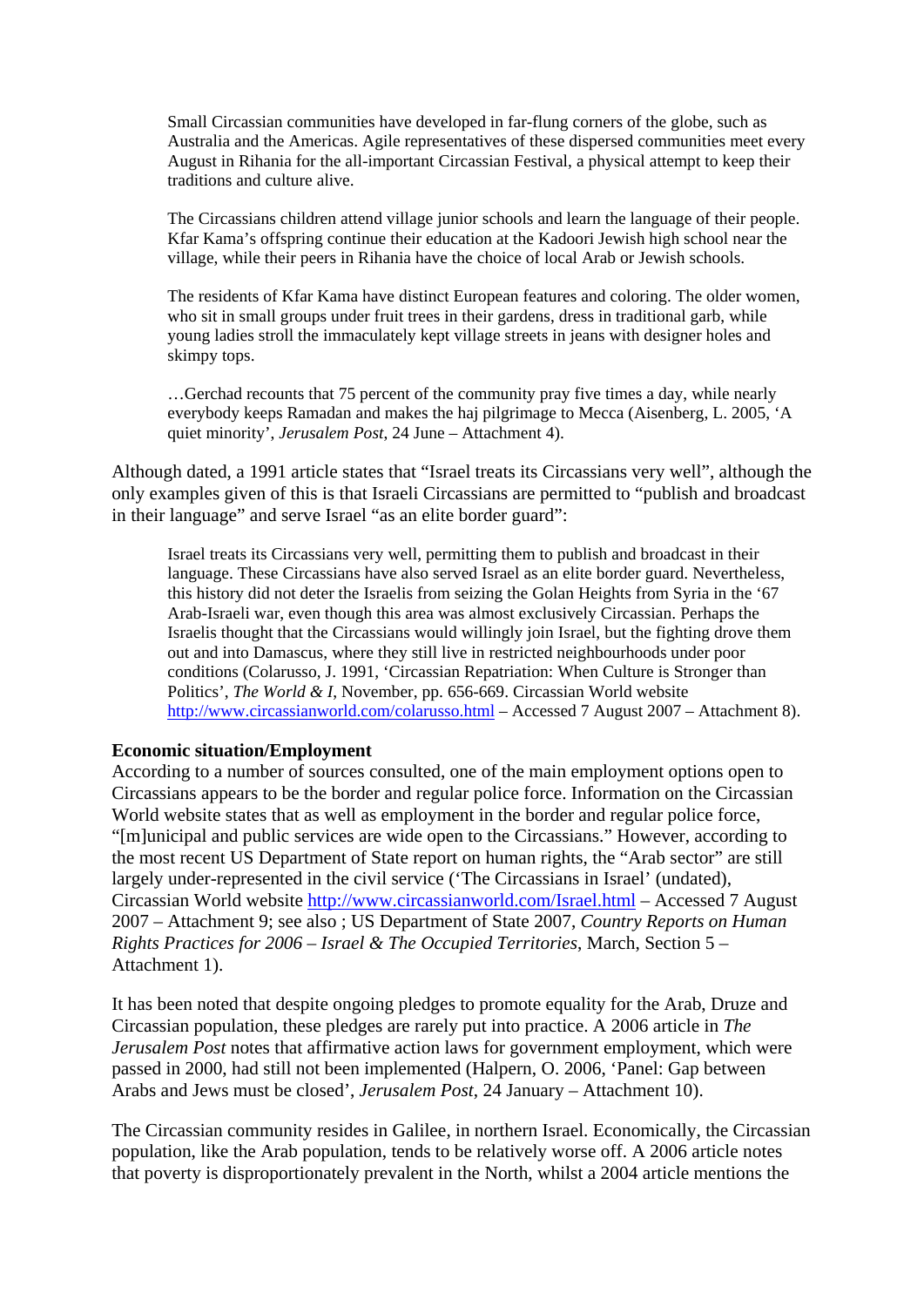"severe economic crisis" in the main Circassian village of Kafr Kama. According to an article in *The Jerusalem Post*, dated 29 August 2006, the recent conflict with Lebanon had hit the Circassian and Arab communities in the North particularly hard because of their already weak position (Ashkenazi, E. 2004, 'Some Circassians have had enough discrimination and returned to their homeland in the Caucasus', *Haaretz*, 8 February. Circassian World website [http://www.circassianworld.com/Haaretz\\_eng.html](http://www.circassianworld.com/Haaretz_eng.html) – Accessed 7 August 2007 – Attachment 5; Kennemer, D. & Jerozolimski, A. 2006, 'Report: Northern business in shock', *Jerusalem Post*, 29 August – Attachment 11).

A 2004 article in *The Jerusalem Post* notes that despite the fact that Druze and Circassians serve in the army and "demonstrate unswerving and outstanding loyalty to the state",

The Druse and Circassian communities are not yet full partners with Israeli Jews – not in representation, wages or allocation of land and water resources. The Beduin whose sons give their lives in defense of our state have not even won recognition of their towns (Rubinstein, A. 2004, 'The Druse & Jewish soul searching', *Jerusalem Post*, 22 December – Attachment 12).

An English translation of a 2004 *Haaretz* article, found on the Circassian World website, notes that Circassians in Kafr Kama "face the same problems as all Arab villages: injustice in state budget allocations, water cut-offs in the village, and severe unemployment." The article details the difficulties faced by those who have been discharged after serving their time in the army, including discrimination in employment, and isolation. The article notes that the village faces "a severe economic crisis". The relevant sections follow:

The Circassians, whose forefathers were brought to Israel in the 19th century, tend to preserve their heritage. After bringing a teacher of the Circassian language, they rebuilt an old house in their village, Kama in Galilee, to make it into an academic and cultural center for Circassians all over the world. At the same time, they face the same problems as all Arab villages: injustice in state budget allocations, water cut-offs in the village, and severe unemployment.

In Beit Shami in Kama, the Circassians are proud of their most recent accomplishment: the reconstruction of one of the most remarkable buildings in their village, which had been deserted for decades. Beit Shami was built at the end of the 19th century by an affluent family in Kama, located to the east of Nazareth near the village of Tabor.

"Reality dictates how we act. There is a severe economic crisis that obliges us to open up," says the head of the City Council, Jalal Nafso. "I know that some village residents are not excited about it. One person asked me whether they will transform the village into a zoo. Lots of people want to maintain their privacy, but when there is no other option, there is no other option."

The Circassians are a small minority that has never integrated. While they are Muslims, they study in Jewish schools and serve in the army. They have their own language, which they preserve, and they feel connected to other Circassians in the world and maintain relations with them. They first meet Jews in high school, much earlier than the Druze, for example. This encounter continues in the army or police, where many serve.

However, this contact declines markedly when they return to Kama in the Lower Galilee, with a population of 2,600 persons, or Rayhaniya in the Upper Galilee, with a population of 110.

Many Israelis know nothing about this small community…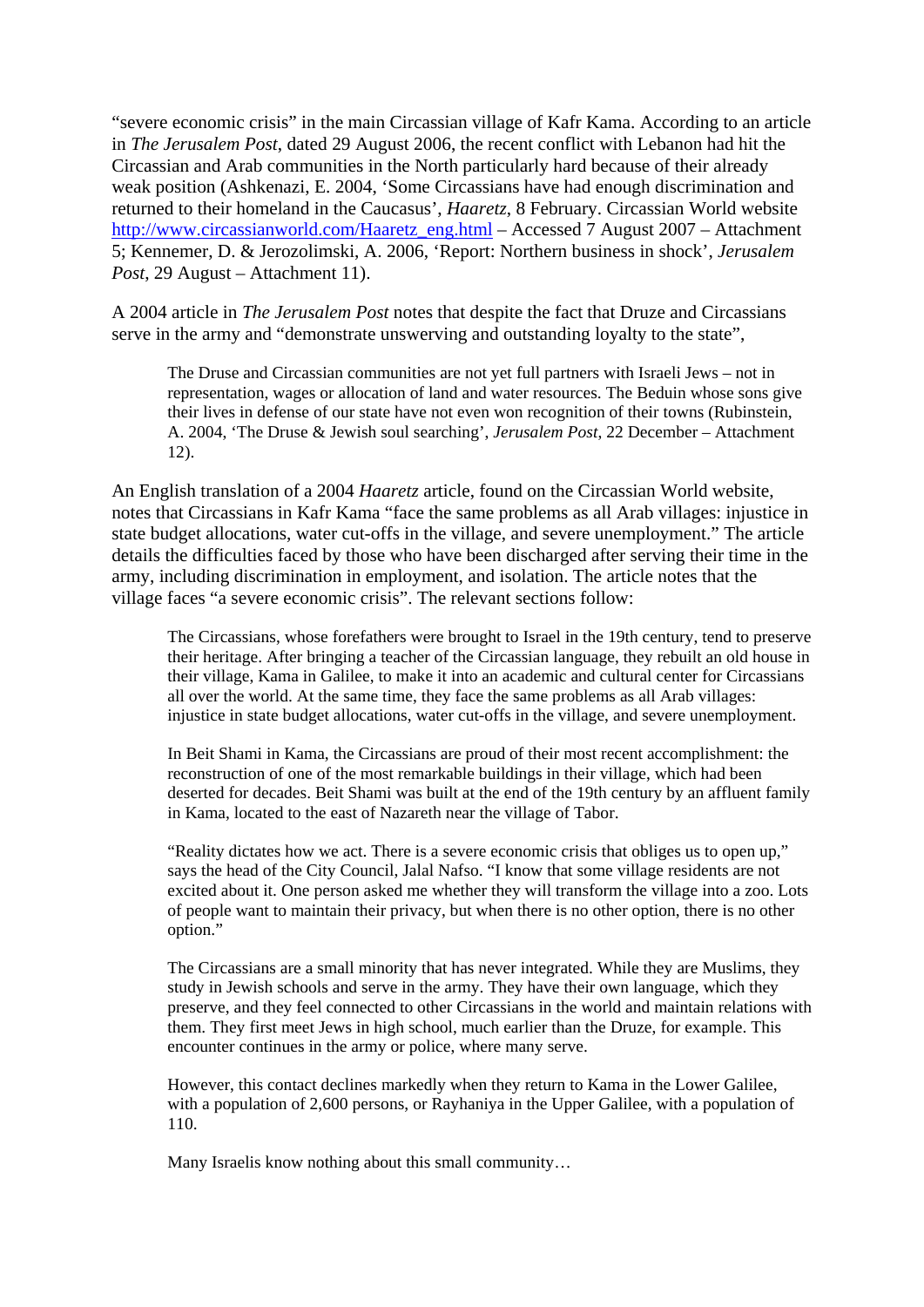… Shalmon believes that the decision to link the destiny of the Circassian community to that of Israel, and their participation in the educational system and the army, is precisely what has led to discord among them, on questions of culture, language, and identity. The head of City Council, Jalal Nafso, agrees. He says that when he went back to the village after spending years in IDF, he felt abandoned.

He adds, "I went back to the village and ran for head of the City Council. Only then did I realize that I didn't know the truth of our situation. I ask young people why they don't join the army. They see others who went to study instead of joining the army, and their situation has improved. On the other hand, they see soldiers and officers who have been discharged, and what is waiting for them? Do they get appointed to government jobs? No. Why? Because their names are Jalal"

The sense of being ignored by the state deepens their tendency to isolation, he says. "I was in the 890 Paratroopers Brigade. I was injured in the Chinese farms and in Lebanon. I reached the rank of colonel in Border Patrol—so give me my rights. We only want what we deserve."

David Nafso, 23 years old, was discharged from the Israeli army a year and a half ago, and he has had difficulties finding a job since then. "I took part-time jobs, including gardening. I tried to get a job in several security companies, but I failed," he says. "Now they summon me for reserve duty to stand guard. I won't work as a reservist in this state. Am I suitable as a guard in the reserves but not as a civilian?" He says he only realized his true status in the state after he was subjected to a humiliating personal search in the airport, when he asked to travel to Europe after being discharged from the army. "They treated me as if I were a terrorist," he says (Ashkenazi, E. 2004, 'Some Circassians have had enough discrimination and returned to their homeland in the Caucasus', *Haaretz*, 8 February. Circassian World website [http://www.circassianworld.com/Haaretz\\_eng.html](http://www.circassianworld.com/Haaretz_eng.html) – Accessed 7 August 2007 – Attachment 5).

#### **Education**

According to the Circassian World website, Circassians are usually fluent in Hebrew, Circassian, Arabic and English. Circassian is spoken in their own community. Children are educated at the village junior schools, and learn the Circassian language, and then continue their education at either Jewish or Arab schools:

Kfar-Kama the larger village has Jewish settlements as neighbours. Children graduate from village school and continue their education at Jewish schools.

They learn Hebrew, English and Circassian at school, National Circassian Alphabet of Caucasus is used in teaching Circassian. Reyhaniye is closer to Arab settlements as neighbours and children are able to go both Arab and Jewish schools…Circassians living in these two villages communicate in own Circassian language ('The Circassians in Israel' (undated), Circassian World website<http://www.circassianworld.com/Israel.html> – Accessed 7 August 2007 – Attachment 9; see also: Aisenberg, L. 2005, 'A quiet minority', *Jerusalem Post*, 24 June – Attachment 4).

A 2007 article reports recent government plans to inject more funds into the Arab, Druze, Bedouin and Circassian education systems ('Government adds \$63 million to budget for non-Jewish education' 2007, *Yedioth News*, 5 June [http://www.ynetnews.com/articles/0,7340,L-](http://www.ynetnews.com/articles/0,7340,L-3396419,00.html)[3396419,00.html](http://www.ynetnews.com/articles/0,7340,L-3396419,00.html) – Accessed 20 August 2007 – Attachment 13).

#### **Security**

The war with Lebanon affected the communities in the North, with unfit public shelters and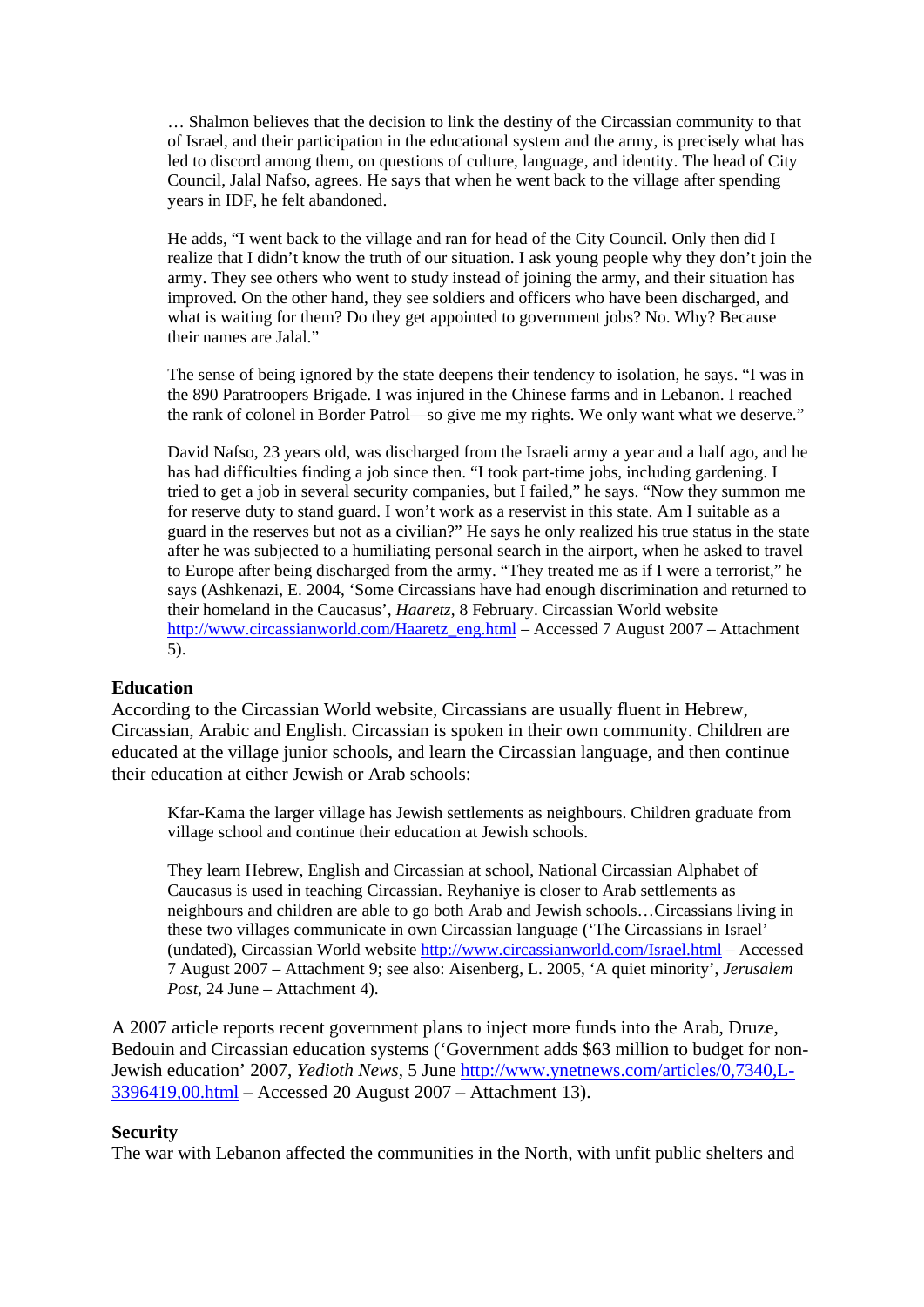hospitals, and lack of government commitment to rehabilitation. According to a March 2007 article, the situation is worse in non-Jewish communities:

As could be expected, the situation is the worst in Arab and Druze communities. Nazareth reported that it does not have even one public shelter in its territory. In villages that do have public shelters, most are located inside schools. The Alshajur council, which includes a number of villages that were hit hard by rocket barrages during the war, has no public shelters besides the ones at educational institutions (Mandel, R. 2007, 'Ynet inquiry: Public shelters in deplorable condition', *Yediot News*, 13 March <http://www.ynetnews.com/articles/0,7340,L-3375705,00.html> – Accessed 17 August 2007 – Attachment 14; see also: Eichner, I. 2007, 'No money, no shelters', *Yediot News*, 22 June <http://www.ynetnews.com/articles/0,7340,L-3416152,00.html>– Accessed 17 August 2007 – Attachment 15).

According to a 2006 article, the effects of the war on non-Jewish settlements was largely ignored. Unlike Jewish settlements, there were no warning sirens, nor adequate shelters:

Since the fighting broke out, the media has demonstrably ignored the bombs and missiles that have landed on Druze and Arab settlements, and the despair of those citizens has not been heard.

…As opposed to the Jewish sector, the Arab and Druze home front can't take refuge in bomb shelter or reinforced room, and they don't have the benefit of warning sirens.

 The Home Front Command does not publish its announcements in Arabic, and the settlements themselves don't qualify for government aid for being in the "line of fire" (Oppenheimer, Y. 2006, 'No sirens in Arabic', *Yedioth News*, 20 June <http://www.ynetnews.com/articles/1,7340,L-3278695,00.html> – Accessed 17 August 2007 – Attachment 16).

A 2006 article discusses minority groups and Israel's demographics, especially in the North:

Eival Gilady, chairman of the Western Galilee College, told participants at the Herzliya Conference on Monday that the Arab majority in the North is creating a dangerous continuity between Lebanon and the West Bank.

"The partition plan is happening before our eyes," the retired brigadier-general said during a session titled The Galilee – National Priority and Challenge. "The link between Lebanon and the West Bank is taking place. I don't think this is good for Arabs, for Jews or for the state."

…In a session on demography and Israel's borders, MK Ahmed Tibi said, "The way the state relates to Arabs as a demographic problem... deepens the alienation, the discrimination."

Tibi called for all of the Arab minority – Druse, Beduin, Circassian and otherwise – to be given the single status of a national minority, similar to the status of minorities in Canada.

"We want integration based on respect and equality – not separation, but recognition as a minority with rights," Tibi said. "We are citizens of Israel and we want to emphasize this, but we can't do it alone. It needs to be done by relations between the majority and the minority" (Halpern, O. 2006, 'Panel: Gap between Arabs and Jews must be closed', *Jerusalem Post*, 24 January – Attachment 10).

#### **Military Service**

2007 journal article discusses various aspects of conscription in Israel, including the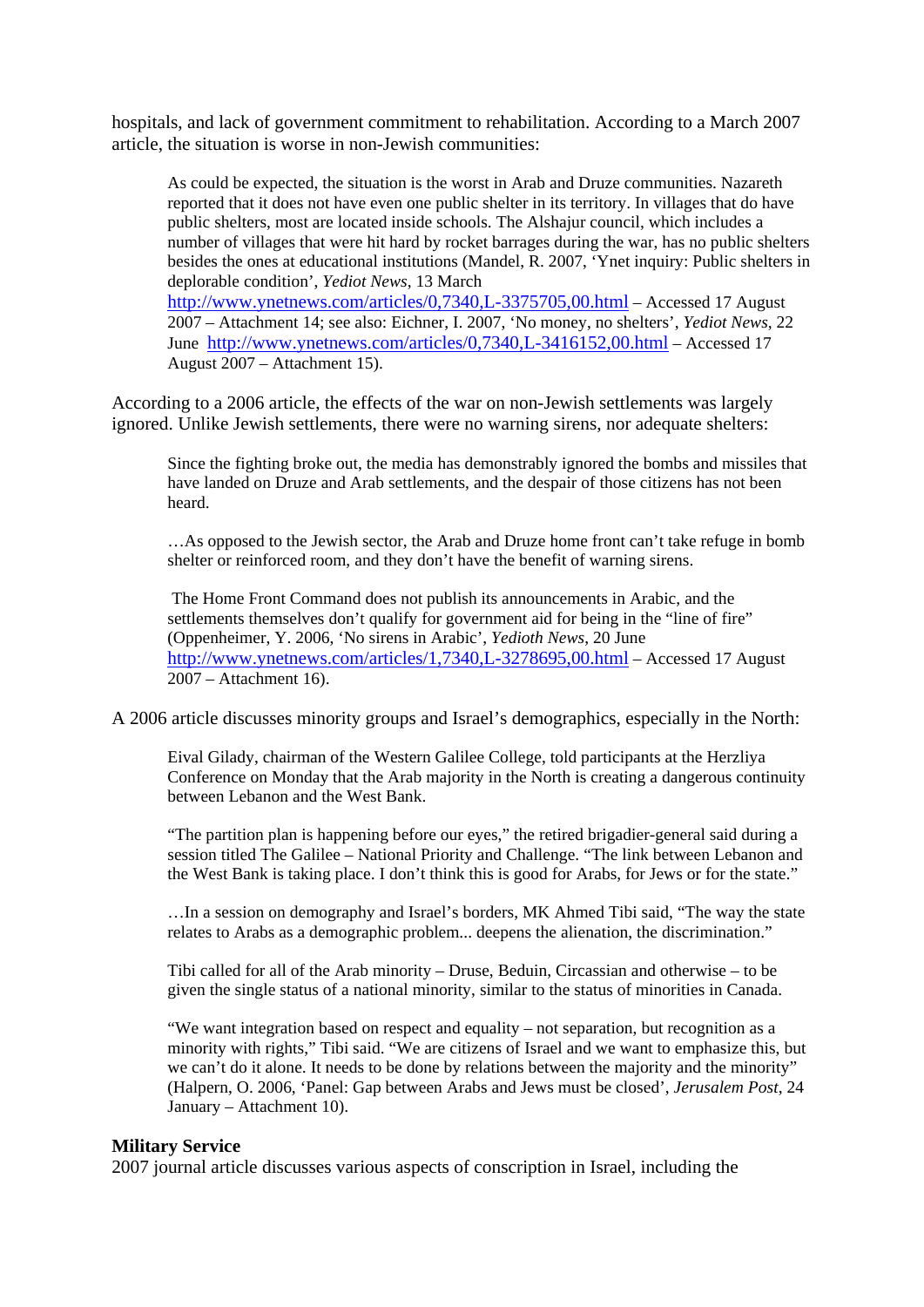importance of its function as a tool for nation building. According to this article, the practice of conscription:

[S]eeks to create a more unified and cohesive Jewish population by segregating it from non-Jews, with the exceptions of Druze, Bedouin and Circassian…**Even Druze, Bedouin and Circassian are treated like "second class soldiers" and are posted in low security and interest environments**…The IDF was created, among other reasons, as a bonding instrument of the Jewish population, and as such Arabs are excluded for two reasons: firstly, they are not Jewish, and secondly, the IDF prepared its defence largely against Arab countries – a loyalty dilemma for Arabs living in Israel [researcher emphasis added] (Mirsaeedi, S. 2007, 'Nationalism, Loyalty and the Exit Strategy in Israel and Iran: Compulsory Military Service in the 21<sup>st</sup> Century', *Policy Challenges*, Vol. 1, Issue 2, April, p. 28 [http://www.lse.ac.uk/collections/MPA/PDFs/Policy%20Challenge%20Volume%201%20Issu](http://www.lse.ac.uk/collections/MPA/PDFs/Policy%20Challenge%20Volume%201%20Issue%202_Final.pdf) [e%202\\_Final.pdf](http://www.lse.ac.uk/collections/MPA/PDFs/Policy%20Challenge%20Volume%201%20Issue%202_Final.pdf) – Accessed 6 August 2007 – Attachment 2).

A 2006 journal article discusses the changes in the social composition of the military between the outbreak of the Lebanon War in 1982, and the more recent Al-Aqsa Intifada beginning in 2000. The article notes that there has been an increasing lack of motivation to sacrifice via military service amongst the middle class of Israeli society, which has led to the state increasingly drawing on peripheral groups that were "more willing to sacrifice themselves for a lower price". Amongst others, these peripheral groups include more recent Jewish immigrants, mainly from Russia and Ethiopia, and non-Jewish minority groups. The author notes that there are no official statistics regarding the ethnic composition of the IDF, but also notes that the percentage of casualties from peripheral social groups increased from 55% of casualties in 1982 to 75% of casualties in 2000. The article also includes the percentage of casualties from each social group in proportion to the population. Circassians (who only represent 0.04% of the population) are included in the group consisting of "Druze, Bedouin, etc.". According to the figures given in the article, this group's casualties (in proportion to the population) increased by 1300% between the two wars (Levy, Y. 2006, 'The War of the Peripheries: A Social Mapping of IDF Casualties in the Al-Aqsa Intifada', *Social Identities*, Vol. 12, Issue 3, May, pp. 311-320 – Attachment 17).

An article in *Le Monde Diplomatique* also notes that conscripted non-Jewish youth suffer the same discrimination as Arabs in Israel:

Since the state of Israel was founded, young Arabs have been suspected of disloyalty and excluded from compulsory military service. Arabs have refused to fight their own kind on the other side of the border. Conscripted non-Jewish youth, Druze or Circassian, Bedouins or Christian Arabs, suffer the same discriminations as Arabs.

…There are many other controversial topics apart from national service, starting with the national identity of Arab citizens. The state requires unswerving loyalty to Israel, which is defined as a "Jewish state", "state of the Jews", "Jewish and Zionist state" or, according to the Basic Law, a "Jewish and democratic state". None of these terms takes into account the existence of a large Arab community representing nearly 20% of the population, which is reduced to the status of a "non-Jewish minority". Arab citizens of Israel and their representatives demand that Israel become the "state of all its citizens" or "of all its nations", but the government categorically refuses such definitions. The argument it uses, that the situation in Arab countries is identical, is strange, since it compares a state that calls itself democratic (Israel) with authoritarian (Arab) states (Algazy, J. 2005, 'Israel's Palestinian citizens', *Le Monde Diplomatique*, October – Attachment 3).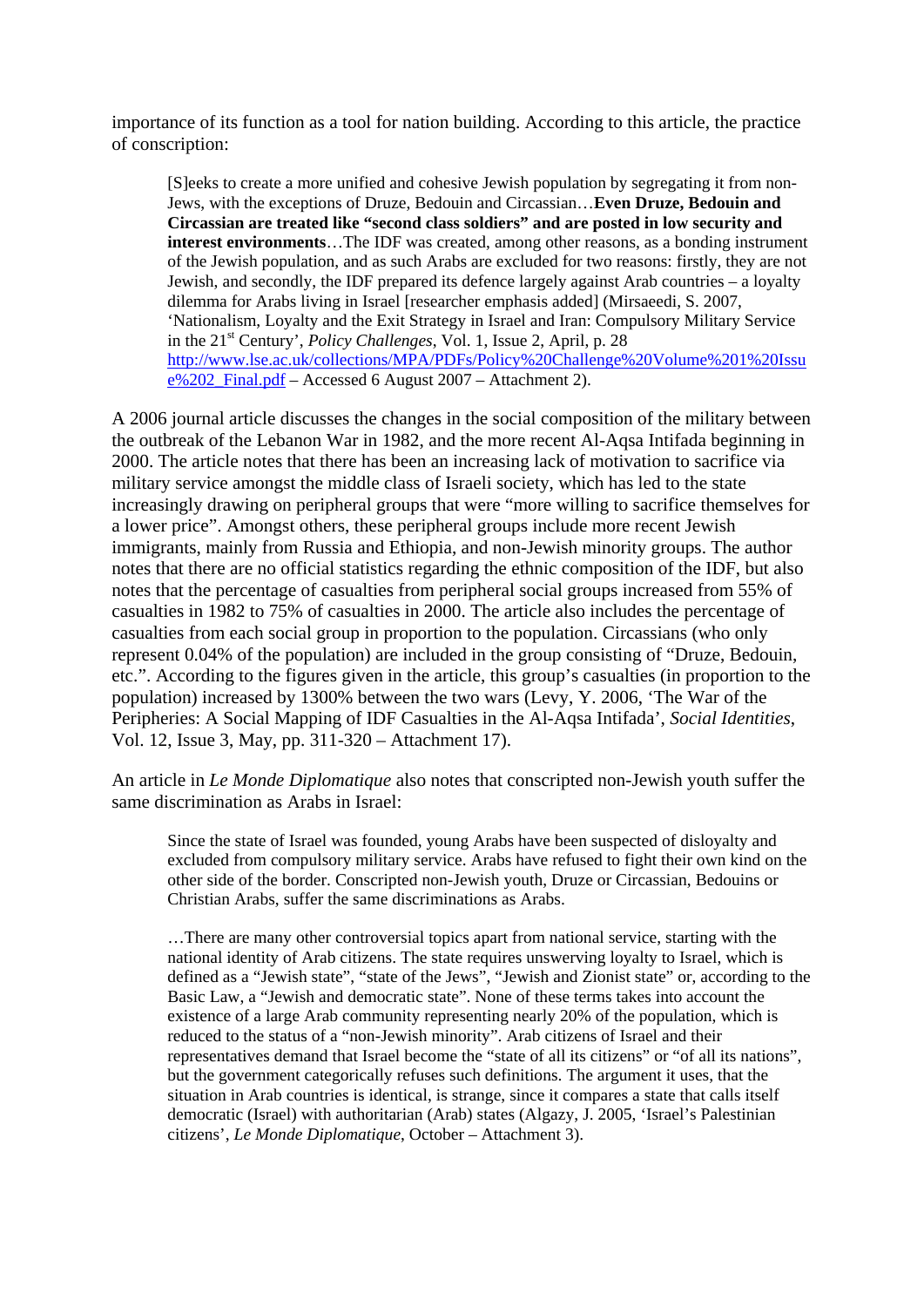The above-mentioned 2004 *Haaretz* article discusses problems faced by Circassians who have returned from military service (Ashkenazi, E. 2004, 'Some Circassians have had enough discrimination and returned to their homeland in the Caucasus', *Haaretz*, 8 February. Circassian World website [http://www.circassianworld.com/Haaretz\\_eng.html](http://www.circassianworld.com/Haaretz_eng.html) – Accessed 7 August 2007 – Attachment 5).

#### **Refusal to serve**

A 2003 journal article in *Central Asian Survey* discusses the growth of Islamic revivalism among Israeli Circassians. The article notes a growing frustration "towards the state of Israel because of perceived discrimination", as well as "the sense of frustration amongst many youths regarding the community's relations with the state". Islamic ideology has also influenced attitudes towards conscription:

Additionally, the Islamist activists' ideology had a certain amount of influence on the issue of military service. Although only a handful of people have actually pleaded devotion to Islam in order to avoid army service,…this is a new development in a community that has always emphasized its relationship with the state and the importance of compulsory military service.

… this ideology, together with the other areas of influence…led to the practical consequence of a considerable number of youths (some of whom were already soldiers in the I.D.F.) noting related ideological factors (such as pan-Islamic arguments) in order to explain the lack of motivation during their compulsory service, and there were even a few cases of desertion and attempts to avoid military service altogether (Bram, C. 2003, 'Muslim revivalism and the emergence of civic society. A case study of an Israeli-Circassian community', *Central Asian Survey*, Vol. 22, No. 1, March, pp. 12-13 [http://www.circassianworld.com/CCAS\\_ChenBRAM.pdf](http://www.circassianworld.com/CCAS_ChenBRAM.pdf) – Accessed 6 August 2007 – Attachment 6).

A 2007 report on the Radio Adiga website describes the protests of Circassian youths in Kafr Kama against recent recruitment orders:

When the prescribed day arrived about 15 folks stood at the recruiting centre and declared their unwilling to join the army and that it is forbidden by religion. In a short time for them arrived second letter aimed at those who did not stood at the first time, in which by little square there emphasized warning: "For that you didn't stood at the first "Stand Decree" you should stand now according to this decree, if not we will have to compel against you with legal measures according to security service law, including issuing commandment of detention by Israeli Police."

Resident of Kfar Kama village Circassian Muslim Lousten Achmoz sent to the Ministry of Defense the following letter:

"Firstly I will bring to your attention that according to Islam serving in IDF is forbidden.

I see severe collision between obligatory recruitment of Circassians and law of religion freedom. For some time I study this issue and I contact with human rights associations in case that representative demand is required.

I understand that this issue has been raised up in the presence of Kfar Kama council but any solution was not found. I see it right thing to write you this letter and I hope to receive your reply.

Today there is about 20 youth who are nominated to be sent to jail because their unwillingness to be recruited for one simple reason, it is forbidden by religion. The Ministry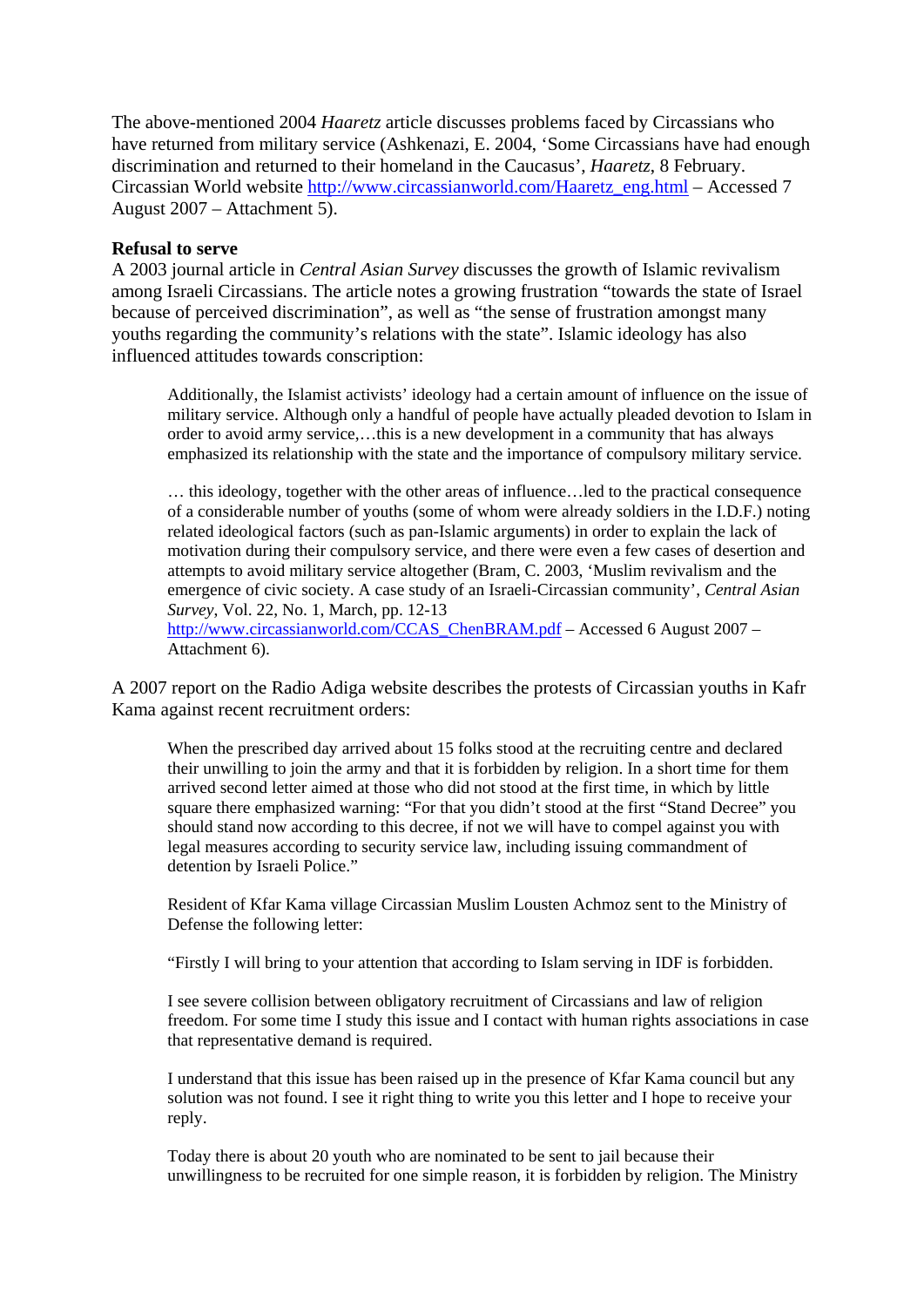of Defense had asked before to define who is "religious" among the Circassians, so as long as the person bear witness that he is Muslim it means that he is religious (belongs to the acknowledged religion in the country) therefore there is no place for questions in this matter.

There were inspections of who pray at mosque and who is not, so if Muslim choose not to pray at the mosque or to violate such virtue or other it is indeed was according to a choice, but obligatory recruitment imposes on that Circassian to violate the Islam religion.

I ask you to consider release of Circassians from obligatory recruitment" ('We Don't Want to Join Army' 2007, Radio Adiga website, 11 April <http://www.radioadiga.com/ClosedIndex/artikkk.php?ind=2467> – Accessed 6 August 2007 – Attachment 18).

Similarly, a growing number of Druze youth are rejecting compulsory military service and reaffirming their Arab identity. As a larger population, there is more information regarding Druze "refuseniks"; however, a number of sources note that the situation of Druze conscientious objectors does not receive much attention from media or the peace movement. A 2003 paper by Andreas Speck for War Resistors International also notes that "it has been reported in the past that Druze objectors are apt to receive exceptionally severe sentences for draft evasion and desertion (Speck, Andreas 2003, 'Conscientious objection to military service in Israel: an unrecognised human right', War Resisters' International website, 3 February<http://wri-irg.org/pdf/co-isr-03.pdf> – Accessed 24 January 2006 – Attachment 19; see also: 'More Druze refuseniks despite Israeli threats' 2007, International Middle East Media Center website, 6 July<http://www.imemc.org/article/49363> – Accessed 7 August 2007 – Attachment 20; 'Arab Druze artist imprisoned for refusing army service' 2006, *Weekly Review of Human Rights Violations of the Palestinian Arab Minority in Israel*, No. 271, April 21-28<http://arabhra.org/publications/wrap/2006/wrap271.doc>– Accessed 20 August 2007 – Attachment 21).

Other articles of interest include:

- A 2003 article in the War Resistors International newsletter, reporting on the situation of Druze conscientious objectors (Speck, A. 2003, 'Druze Conscientious Objectors: Discrimination, silence, and ignorance', *The Broken Rifle*, No. 58, May <http://www.wri-irg.org/pdf/br58may15.pdf> – Accessed 20 August 2007 – Attachment 22);
- An August 2006 article reporting on the refusal of soldiers in the Galilee division of the reserve company to continue to serve as reserve soldiers ('Infantry petition: We won't do reserve duty anymore' 2006, *Yedioth News*, 22 August <http://www.ynetnews.com/articles/0,7340,L-3294171,00.html> – Accessed 20 August 2007 – Attachment 23).

# **2. Please provide any information on whether there is any form of conscientious objection or alternative military service for Circassians in Israel.**

According to the available information, grounds for conscientious objection are especially limited for conscripted minorities in Israel. The information also indicates that there is currently no form of alternative military service available, either for Circassians or any other conscripts. A 2007 journal article states that the "underlying intention to utilize conscription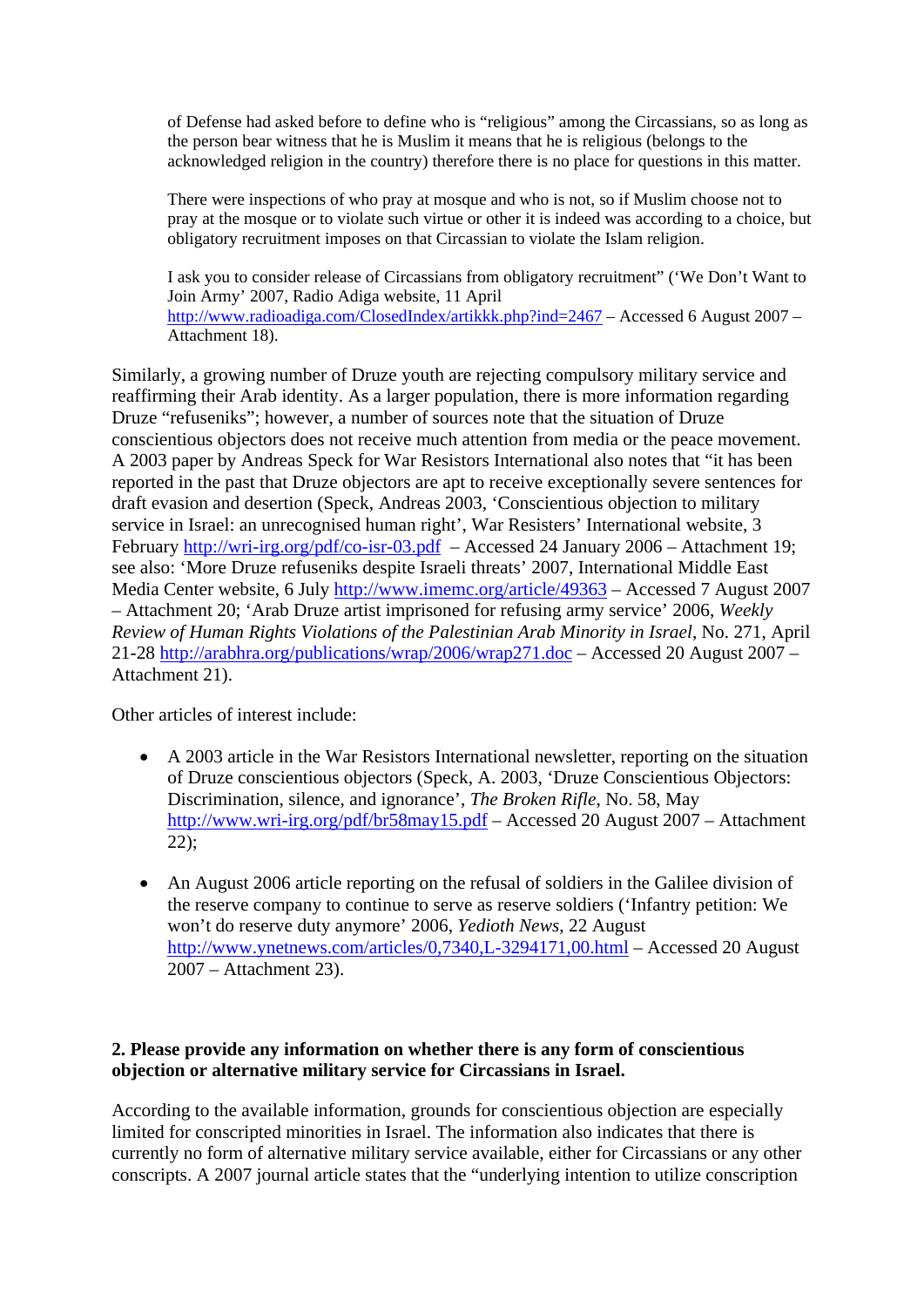as a tool for nation building permitted only very few exemptions in Israel." However, a growing number of Circassian youth are objecting to serving in the military on the grounds of their Muslim religion. Similarly, a growing number of Druze youth are objecting to serving in the military against other Arabs. As noted above, military service is considered an important factor in the tiny Circassian community's relationship with the state of Israel. It should also be noted that the Circassian (and Druze) authorities appear to make a point of distancing themselves from calls to change the system of compulsory military service for these communities (for information on conscientious objection, see: Speck, A. 2003, 'Druze Conscientious Objectors: Discrimination, silence, and ignorance', *The Broken Rifle*, No. 58, May<http://www.wri-irg.org/pdf/br58may15.pdf> – Accessed 20 August 2007 – Attachment 22; for information on military conscription, see: Mirsaeedi, S. 2007, 'Nationalism, Loyalty and the Exit Strategy in Israel and Iran: Compulsory Military Service in the 21<sup>st</sup> Century', *Policy Challenges*, Vol. 1, Issue 2, April

[http://www.lse.ac.uk/collections/MPA/PDFs/Policy%20Challenge%20Volume%201%20Issu](http://www.lse.ac.uk/collections/MPA/PDFs/Policy%20Challenge%20Volume%201%20Issue%202_Final.pdf) [e%202\\_Final.pdf](http://www.lse.ac.uk/collections/MPA/PDFs/Policy%20Challenge%20Volume%201%20Issue%202_Final.pdf) – Accessed 6 August 2007 – Attachment 2; for information on growing Muslim revivalism, see: Bram, C. 2003, 'Muslim revivalism and the emergence of civic society. A case study of an Israeli-Circassian community', *Central Asian Survey*, Vol. 22, No. 1, March, pp. 12-13 [http://www.circassianworld.com/CCAS\\_ChenBRAM.pdf](http://www.circassianworld.com/CCAS_ChenBRAM.pdf) – Accessed 6 August 2007 – Attachment 6; for information on comments by Circassian authorities on compulsory military service, see: Ettinger, Y. 2004, 'Israeli Arab leaders call for refusal to serve in IDF', *Haaretz*, 19 December

[http://www.haaretz.com/hasen/pages/ShArt.jhtml?itemNo=516345&contrassID=1&subContr](http://www.haaretz.com/hasen/pages/ShArt.jhtml?itemNo=516345&contrassID=1&subContrassID=5&sbSubContrassID=0&listSrc=Y) [assID=5&sbSubContrassID=0&listSrc=Y](http://www.haaretz.com/hasen/pages/ShArt.jhtml?itemNo=516345&contrassID=1&subContrassID=5&sbSubContrassID=0&listSrc=Y) – Accessed 1 August 2007 – Attachment 24).

A recent research response provides information on the military service system in Israel and any provisions made for pacifists (RRT Country Research 2007, *Research Response ISR31732*, 26 June – Attachment 25).

A June 2007 response to information request by the Immigration and Refugee Board of Canada provides information on the military service law and conscientious objectors (Immigration and Refugee Board of Canada 2007, *ISR102548.E – Israel: Whether there has been an amendment to the military service law; if yes, whether the law is more open/flexible with respect to conscientious objectors; what the law states with respect to conscientious objectors*, 7 June – Attachment 26).

The most recent US Department of State report on human rights practices in Israel notes that Druze and Circassian males "were subject to the military draft, and the overwhelming majority accepted service willingly" (US Department of State 2007, *Country Reports on Human Rights Practices for 2006 – Israel & The Occupied Territories*, March, Section 5 – Attachment 1).

The above mentioned February 2003 paper by Andreas Speck notes that:

According to IDF officials a conscientious objector is referred to the Conscience Committee if he states to an IDF official that he cannot perform military service on grounds of conscientious objection. However, in many cases men who express their conscientious objection are not transferred to the Conscience Committee; this is especially the case with Druze conscientious objectors" (Speck, Andreas 2003, 'Conscientious objection to military service in Israel: an unrecognised human right', War Resisters' International website, 3 February<http://wri-irg.org/pdf/co-isr-03.pdf>– Accessed 24 January 2006 – Attachment 19).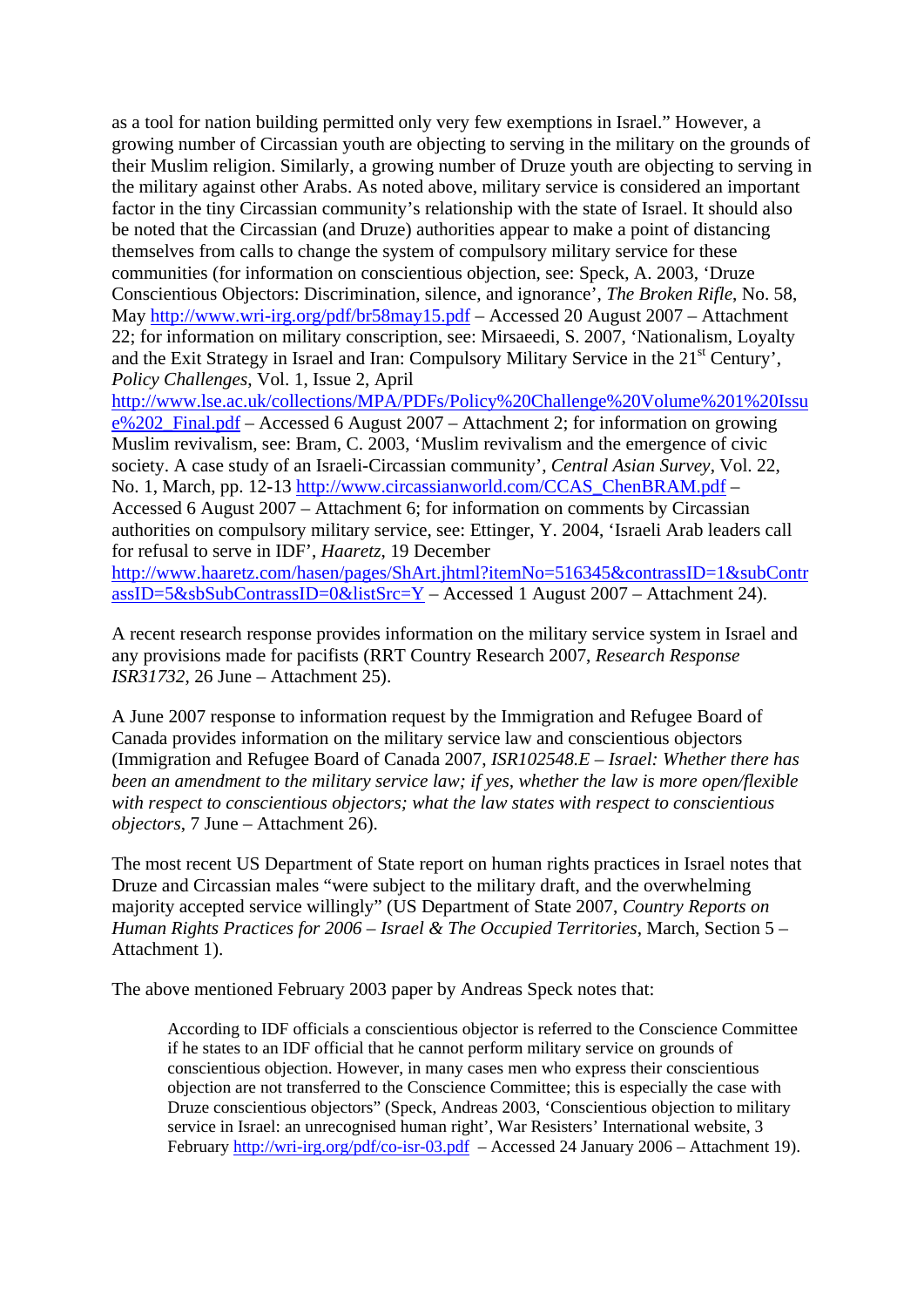An Amnesty International report, published in 1999, contains details of a Circassian man whose attempts to be exempt from military service in the IDF on the grounds of conscientious objection were repeatedly refused. The man spent time in prison on two occasions and was required to continue his military service upon his release. The report also states:

Since compulsory military service was imposed on Druze men in 1956, many Druze have refused to perform regular military service or reserve duty. According to the Committee for the Druze Initiative, a Druze association which campaigns against Druze conscription, since 1956 about 5,000 Druze have been imprisoned for refusing to serve in the IDF. The committee does not have statistics on how many of those imprisoned declared to the IDF that they were conscientious objectors. The majority of Druze objectors have justified their refusal to perform military service to the IDF on the basis of economic and social circumstances or poor physical or mental health. There is reportedly a great deal of fear within the Druze community of actively stating conscientious objection as the reason for refusing to serve as many Druze perceive that a conscientious objector may face problems in securing employment. However, a small number of Druze have declared to the IDF that their refusal to serve is for reasons of conscience. Most Druze conscientious objectors base their objection on their refusal to bear arms against other Arabs. Some have also cited pacifist beliefs (Amnesty International 1999, *Israel: The Price of Principles – Imprisonment of Conscientious Objectors*, September, MDE 15/49/99, p. 14 – Attachment 27).

A 2004 article reports comments by the chairman of the Druze and Circassian authorities that "service in the Israel Defense Forces has almost a complete consensus":

In wake of the killing of five Israel Defense Forces soldiers from the Bedouin reconnaissance battalion last Sunday, the Israeli Arab political leadership published a manifesto Saturday calling on all Arab youths, including Druze and Bedouins, to refuse to serve in the IDF.

In the statement, issued by the Israeli Arab Monitoring Committee, no reason was given for the "total refusal to take part in either compulsory or voluntary service in the Israeli army."

Members of the committee explained that they felt they must once again voice this position, though it is not new, in light of the fact that the service of Israeli Arabs is on the public agenda after the five soldiers were killed when a booby-trapped tunnel blew up under an army outpost near Rafah, in the Gaza Strip.

… The chairman of the Druze and Circassian authorities, Malec Bader, said in response to the manifesto that "service in the Israel Defense Forces has almost a complete consensus, and so we are not part of such calls (against service in the IDF)" (Ettinger, Y. 2004, 'Israeli Arab leaders call for refusal to serve in IDF', *Haaretz*, 19 December [http://www.haaretz.com/hasen/pages/ShArt.jhtml?itemNo=516345&contrassID=1&subContr](http://www.haaretz.com/hasen/pages/ShArt.jhtml?itemNo=516345&contrassID=1&subContrassID=5&sbSubContrassID=0&listSrc=Y)  $\text{assID}=5\&\text{sbSubContrassID}=0\&\text{listSrc}=Y - \text{Accessed 1 August 2007} - \text{Attachment 24}.$ 

# **3. Please provide any information on how refusal to undertake military service is perceived in Israel.**

The available information suggests that there has been a recent focus on refusal to undertake military service in Israel, largely as a result of a number of IDF soldiers refusing to take part in operations against Jewish settlers during the withdrawal of Gaza and the West Bank. According to a number of sources, set out below, the response to this has been a crackdown on the level of refusal and draft-dodging.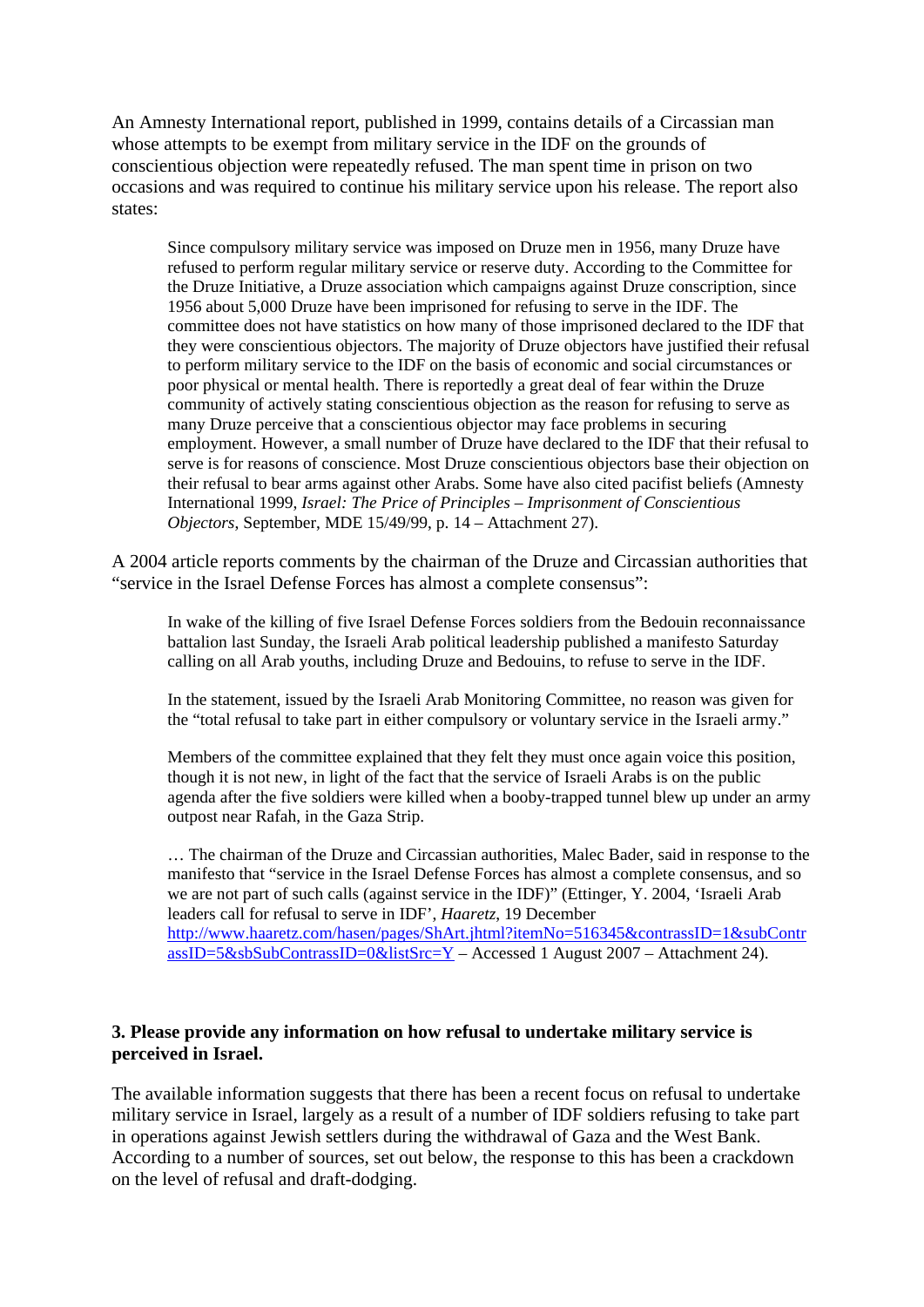A 2007 journal article discusses loyalty and nationalism in relation to compulsory military service in Israel. The article notes that military service is considered the "most significant of all national obligations":

Israel's demography and geo-political position has formed the basis of its national security strategy. In 1948, at the creation of the Israeli state, 600,000 to 650,000 Jews lived in Israel whilst being surrounded by many millions of Arabs and Persians (Rodman 2003, p.112). Its controversial position in the Middle East and its struggle for territorial integrity with very few (if any) allies in the region has forced Israel to establish a self-sustaining and powerful defence force (Van Creveld 2002, p.103). Commonly referred to as the "nation in arms" that was "born in war" and "always faces a direct military threat" this country's army has become involved in all facets of Israeli life, far beyond the traditional military role (Ben Meir 1999, p. 37). The military has become an integral aspect of social norms and traditions, apart from being a responsibility. Thus inevitably military service is considered the "most significant of all national obligations" (Mirsaeedi, S. 2007, 'Nationalism, Loyalty and the Exit Strategy in Israel and Iran: Compulsory Military Service in the 21st Century', *Policy Challenges*, Vol. 1, Issue 2, April, p. 26

[http://www.lse.ac.uk/collections/MPA/PDFs/Policy%20Challenge%20Volume%201%20Issu](http://www.lse.ac.uk/collections/MPA/PDFs/Policy%20Challenge%20Volume%201%20Issue%202_Final.pdf)  $e\sqrt{202}$  Final.pdf – Accessed 6 August 2007 – Attachment 2).

#### **Draft dodging**

The following recent media articles detail the recent crackdown on draft-dodging and refusal to serve:

'Dismantle the refusal front' 2007, *Haaretz*, 8 August:

This is the big test for Defense Minister Ehud Barak and Chief of Staff Gabi Ashkenazi. Over the last few days, Barak and Ashkenazi repeatedly condemned evasion of duty, but refusal is no less dangerous. Political refusal – and cloaking it in religious terms does not disguise its political nature – is a malignant growth in the IDF's body. Military authorities must fight it without compromise. Refusal from the right is no more acceptable or worthy of understanding than refusal from the left. If there is the chance of a political compromise that will lead to peace with the Palestinians, it entails the evacuation of settlements. An army that conveys weakness toward those who refuse its orders will not be able to be a reliable and skilled tool of those who dispatch it.

The refuseniks' organization is a declaration of revolt, and must be dealt with to the full extent of the law ('Dismantle the refusal front' 2007, *Haaretz*, 8 August <http://www.haaretz.com/hasen/spages/890548.html>– Accessed 8 August 2007 – Attachment 28).

'Barak: Refusal has no place in IDF, only commanders give orders', *Haaretz*, 7 August:

Defense Minister Ehud Barak spoke out for the first time Tuesday regarding the refusal of a dozen Israel Defense Forces soldiers to participate in the evacuation of settlers in Hebron, saying "refusal…no matter what side it comes from…has no place in our army."

…The defense minister said the army is taking steps to reduce the level of refusal and draftdodging (Shragai, N. 2007, 'Barak: Refusal has no place in IDF, only commanders give orders', *Haaretz*, 7 August<http://www.haaretz.com/hasen/spages/890563.html> – Accessed 8 August 2007 – Attachment 29).

'Israel army ousts Hebron settlers' 2007, *BBC News*, 7 August: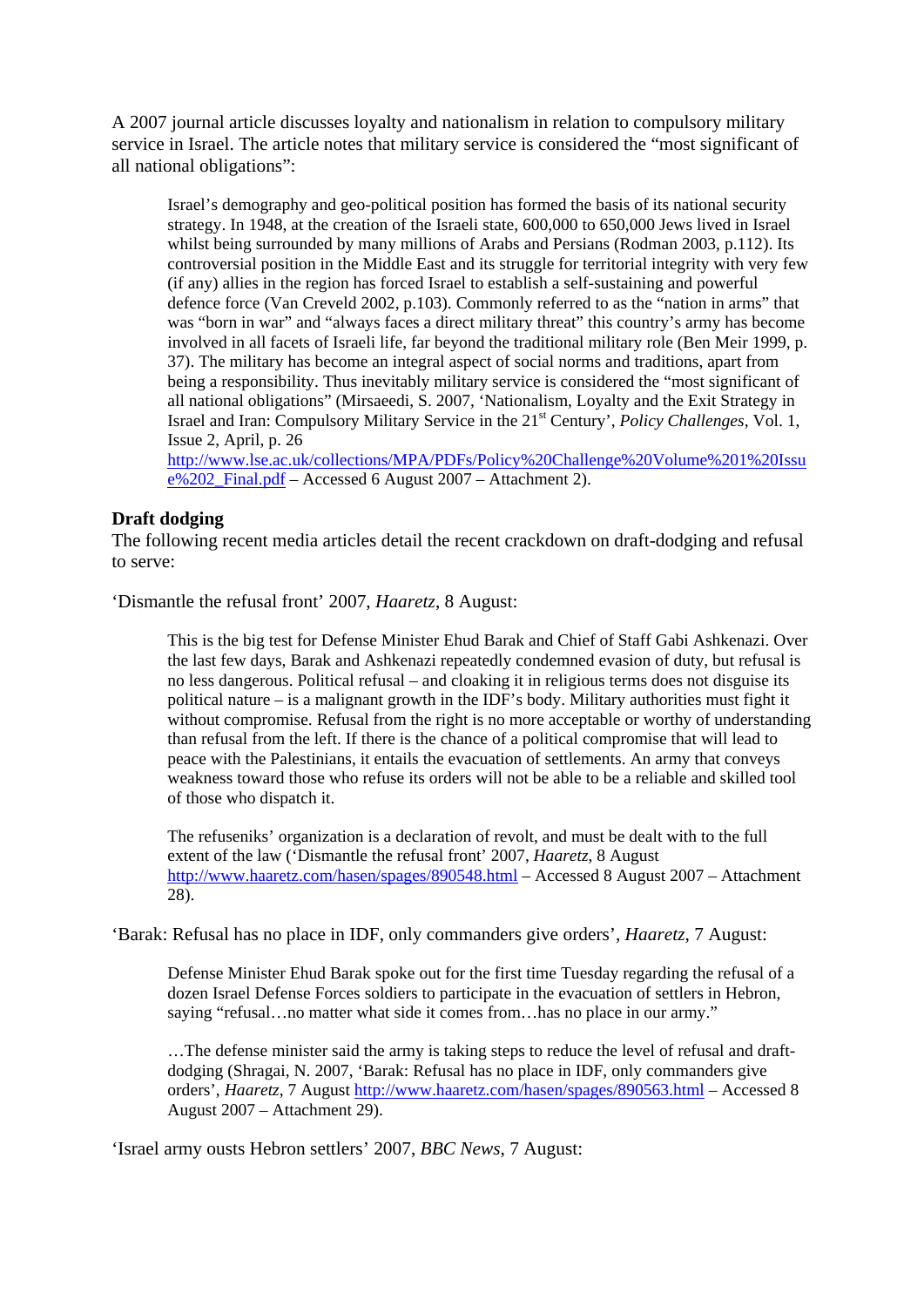Israeli forces have forcibly removed dozens of Jewish settlers from two houses in the West Bank town of Hebron.

…The Israeli army jailed 12 soldiers on Monday for up to four weeks for refusing to take part in the operation ('Israel army ousts Hebron settlers' 2007, *BBC News*, 7 August [http://news.bbc.co.uk/2/hi/middle\\_east/6934445.stm](http://news.bbc.co.uk/2/hi/middle_east/6934445.stm) – Accessed 20 August 2007 – Attachment 30).

'IDF defector jailed' 2007, *Yedioth News*, 6 August:

A military court in Jaffa has sentenced a young man to six months in prison for his failure to enlist to the IDF. The man was caught two weeks ago after having dodged the mandatory draft for six years.

… A prosecution representative said that S deserved a punishment that would deter others from making the same choice when it came time to enlist.

… Judge Levi harshly criticized the defendant's behavior in particular and the draft-dodging phenomenon in general ('IDF defector jailed' 2007, *Yedioth News*, 6 August <http://www.ynetnews.com/articles/0,7340,L-3434101,00.html> – Accessed 20 August 2007 – Attachment 31).

'IDF chief: Draft dodgers have no shame' 2007, *Yedioth News*, 31 July:

Chief of Staff Gabi Ashkenazi says phenomenon of evading army service is eroding Israeli society and military, and must be eradicated ('IDF chief: Draft dodgers have no shame' 2007, *Yedioth News*, 31 July<http://www.ynetnews.com/articles/0,7340,L-3432247,00.html>– Accessed 20 August 2007 – Attachment 32).

'IDF soldiers Israel's true heroes, Barak says', *Yedioth News*, 30 July:

"We must return to the days in which evading the IDF draft was akin to wearing a Mark of Cain on your forehead," Defense Minister Ehud Barak said Monday amid recent reports of a rise in the phenomenon (Kapshuk, Y. 2007, 'IDF soldiers Israel's true heroes, Barak says', *Yedioth News*, 30 July<http://www.ynetnews.com/articles/0,7340,L-3431726,00.html>– Accessed 20 August 2007 – Attachment 33).

#### **List of Sources Consulted**

Internet Sources**: Government Information & Reports**  Immigration & Refugee Board of Canada <http://www.irb.gc.ca/> UK Home Office<http://www.homeoffice.gov.uk/> US Department of State<http://www.state.gov/> **United Nations (UN)**  UNHCR <http://www.unhchr.ch/> **Non-Government Organisations**  Amnesty International <http://www.amnesty.org/> Freedom House<http://www.freedomhouse.org/> Human Rights Watch <http://www.hrw.org/> Internal Displacement Centre<http://www.internal-displacement.org/>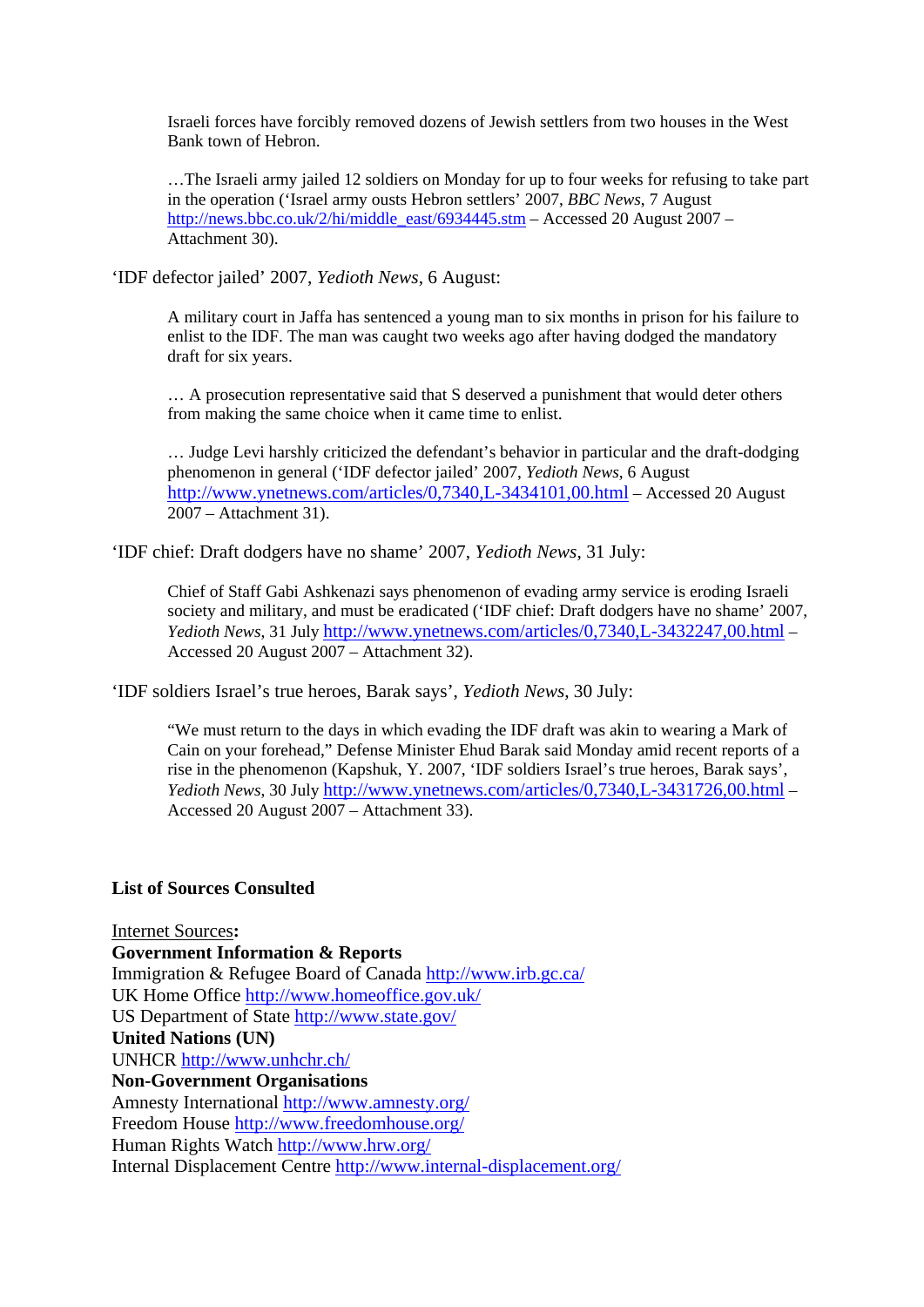# **International News & Politics**

*BBC News* <http://news.bbc.co.uk/> *Haaretz* <http://www.haaretz.com/>

**Topic Specific Links** 

War Resisters' International [www.wri-irg.org](http://www.wri-irg.org/) Refuser Solidarity Network [www.refusersolidarity.net](http://www.refusersolidarity.net/) European Centre for Minority Issues <http://www.ecmi.de/> Jewish Virtual Library [http://www.jewishvirtuallibrary.org](http://www.jewishvirtuallibrary.org/) Arab Association for Human Rights<http://arabhra.org/> Circassian World <http://www.circassianworld.com/>

# **Search Engines**

Google<http://www.google.com.au/>

| Databases:         |                |                                                 |
|--------------------|----------------|-------------------------------------------------|
| Public             | <b>FACTIVA</b> | <b>Reuters Business Briefing</b>                |
| <b>DIAC</b>        | <b>BACIS</b>   | <b>Country Information</b>                      |
|                    | <b>REFINFO</b> | <b>IRBDC</b> Research Responses (Canada)        |
| <b>RRT</b>         | <i>ISYS</i>    | RRT Research & Information Services database,   |
|                    |                | including                                       |
|                    |                | Amnesty International, Human Rights Watch,      |
|                    |                | US Department of State Country Reports on Human |
|                    |                | <b>Rights Practices.</b>                        |
| <b>RRT</b> Library | <b>FIRST</b>   | <b>RRT Library Catalogue</b>                    |

# **List of Attachments**

- 1. US Department of State 2007, *Country Reports on Human Rights Practices for 2006 – Israel & The Occupied Territories*, March.
- 2. Mirsaeedi, S. 2007, 'Nationalism, Loyalty and the Exit Strategy in Israel and Iran: Compulsory Military Service in the 21<sup>st</sup> Century', *Policy Challenges*, Vol. 1, Issue 2, April [http://www.lse.ac.uk/collections/MPA/PDFs/Policy%20Challenge%20Volume%201](http://www.lse.ac.uk/collections/MPA/PDFs/Policy%20Challenge%20Volume%201%20Issue%202_Final.pdf) [%20Issue%202\\_Final.pdf](http://www.lse.ac.uk/collections/MPA/PDFs/Policy%20Challenge%20Volume%201%20Issue%202_Final.pdf) – Accessed 6 August 2007.
- 3. Algazy, J. 2005, 'Israel's Palestinian citizens', *Le Monde Diplomatique*, October. (CISNET Israel CX137771)
- 4. Aisenberg, L. 2005, 'A quiet minority', *Jerusalem Post*, 24 June. (FACTIVA)
- 5. Ashkenazi, E. 2004, 'Some Circassians have had enough discrimination and returned to their homeland in the Caucasus', *Haaretz*, 8 February. Circassian World website [http://www.circassianworld.com/Haaretz\\_eng.html](http://www.circassianworld.com/Haaretz_eng.html) – Accessed 7 August 2007.
- 6. Bram, C. 2003, 'Muslim revivalism and the emergence of civic society. A case study of an Israeli-Circassian community', *Central Asian Survey*, Vol. 22, No. 1, March [http://www.circassianworld.com/CCAS\\_ChenBRAM.pdf](http://www.circassianworld.com/CCAS_ChenBRAM.pdf) – Accessed 6 August 2007.
- 7. Stern, Y. 2007, 'Druze, Circassian forum: Israel should remain a Jewish state', *Haaretz*, 2 March<http://www.haaretz.com/hasen/spages/832304.html> – Accessed 6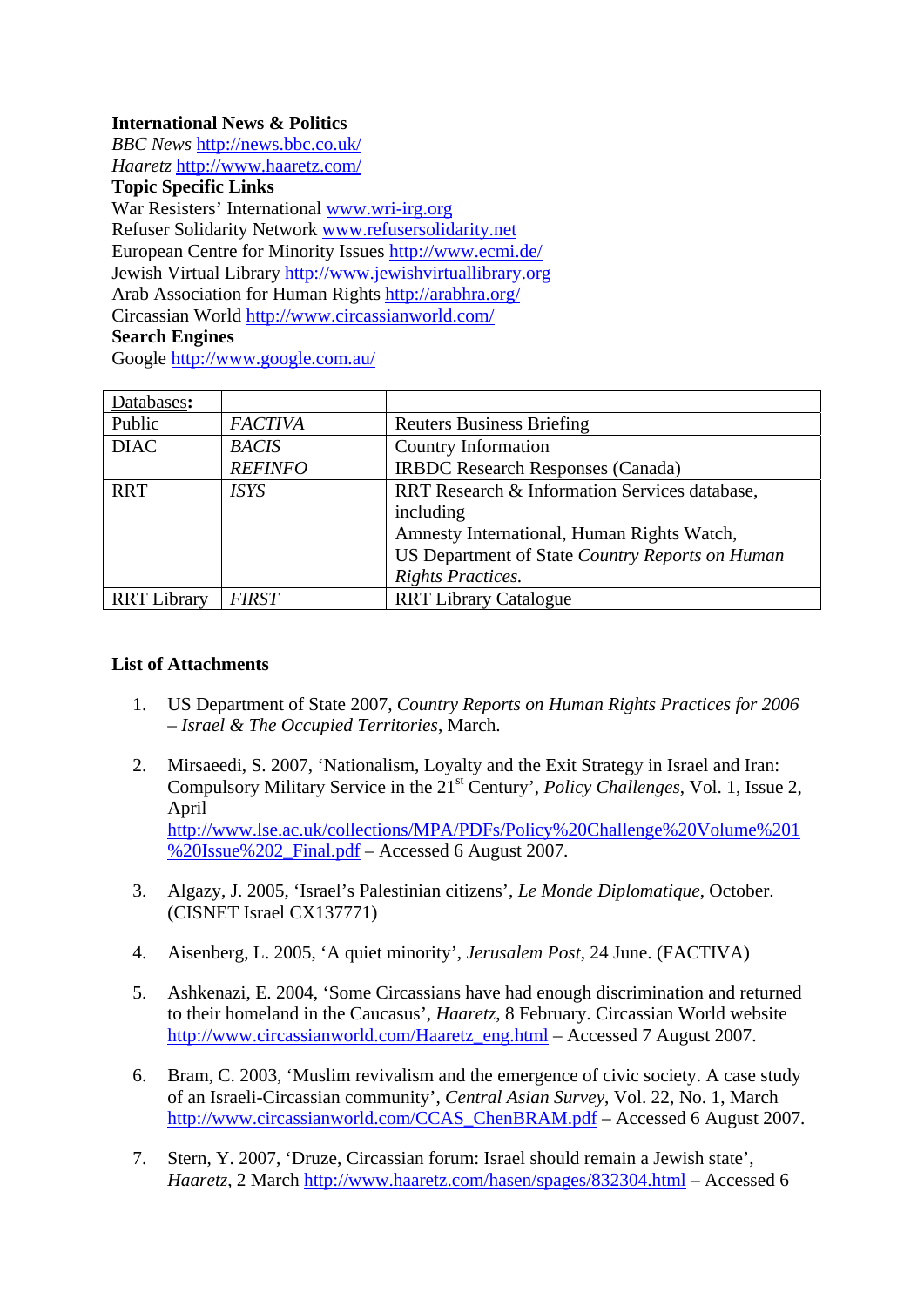August 2007.

- 8. Colarusso, J. 1991, 'Circassian Repatriation: When Culture is Stronger than Politics', *The World & I*, November, pp. 656-669. Circassian World website <http://www.circassianworld.com/colarusso.html> – Accessed 7 August 2007.
- 9. 'The Circassians in Israel' (undated), Circassian World website <http://www.circassianworld.com/Israel.html>– Accessed 7 August 2007.
- 10. Halpern, O. 2006, 'Panel: Gap between Arabs and Jews must be closed', *Jerusalem Post*, 24 January. (FACTIVA)
- 11. Kennemer, D. & Jerozolimski, A. 2006, 'Report: Northern business in shock', *Jerusalem Post*, 29 August. (FACTIVA)
- 12. Rubinstein, A. 2004, 'The Druse & Jewish soul searching', *Jerusalem Post*, 22 December. (FACTIVA)
- 13. 'Government adds \$63 million to budget for non-Jewish education' 2007, *Yedioth News*, 5 June <http://www.ynetnews.com/articles/0,7340,L-3396419,00.html> – Accessed 20 August 2007.
- 14. Mandel, R. 2007, 'Ynet inquiry: Public shelters in deplorable condition', *Yediot News*, 13 March<http://www.ynetnews.com/articles/0,7340,L-3375705,00.html>– Accessed 17 August 2007.
- 15. Eichner, I. 2007, 'No money, no shelters', *Yediot News*, 22 June <http://www.ynetnews.com/articles/0,7340,L-3416152,00.html> – Accessed 17 August 2007.
- 16. Oppenheimer, Y. 2006, 'No sirens in Arabic', *Yedioth News*, 20 June <http://www.ynetnews.com/articles/1,7340,L-3278695,00.html> – Accessed 17 August 2007.
- 17. Levy, Y. 2006, 'The War of the Peripheries: A Social Mapping of IDF Casualties in the Al-Aqsa Intifada', *Social Identities*, Vol. 12, Issue 3, May. (RRT Library)
- 18. 'We Don't Want to Join Army' 2007, Radio Adiga website, 11 April <http://www.radioadiga.com/ClosedIndex/artikkk.php?ind=2467>– Accessed 6 August 2007.
- 19. Speck, Andreas 2003, 'Conscientious objection to military service in Israel: an unrecognised human right', War Resisters' International website, 3 February <http://wri-irg.org/pdf/co-isr-03.pdf>– Accessed 24 January 2006.
- 20. 'More Druze refuseniks despite Israeli threats' 2007, International Middle East Media Center website, 6 July <http://www.imemc.org/article/49363>– Accessed 7 August 2007.
- 21. 'Arab Druze artist imprisoned for refusing army service' 2006, *Weekly Review of Human Rights Violations of the Palestinian Arab Minority in Israel'*, No. 271, April 21-28<http://arabhra.org/publications/wrap/2006/wrap271.doc>– Accessed 20 August